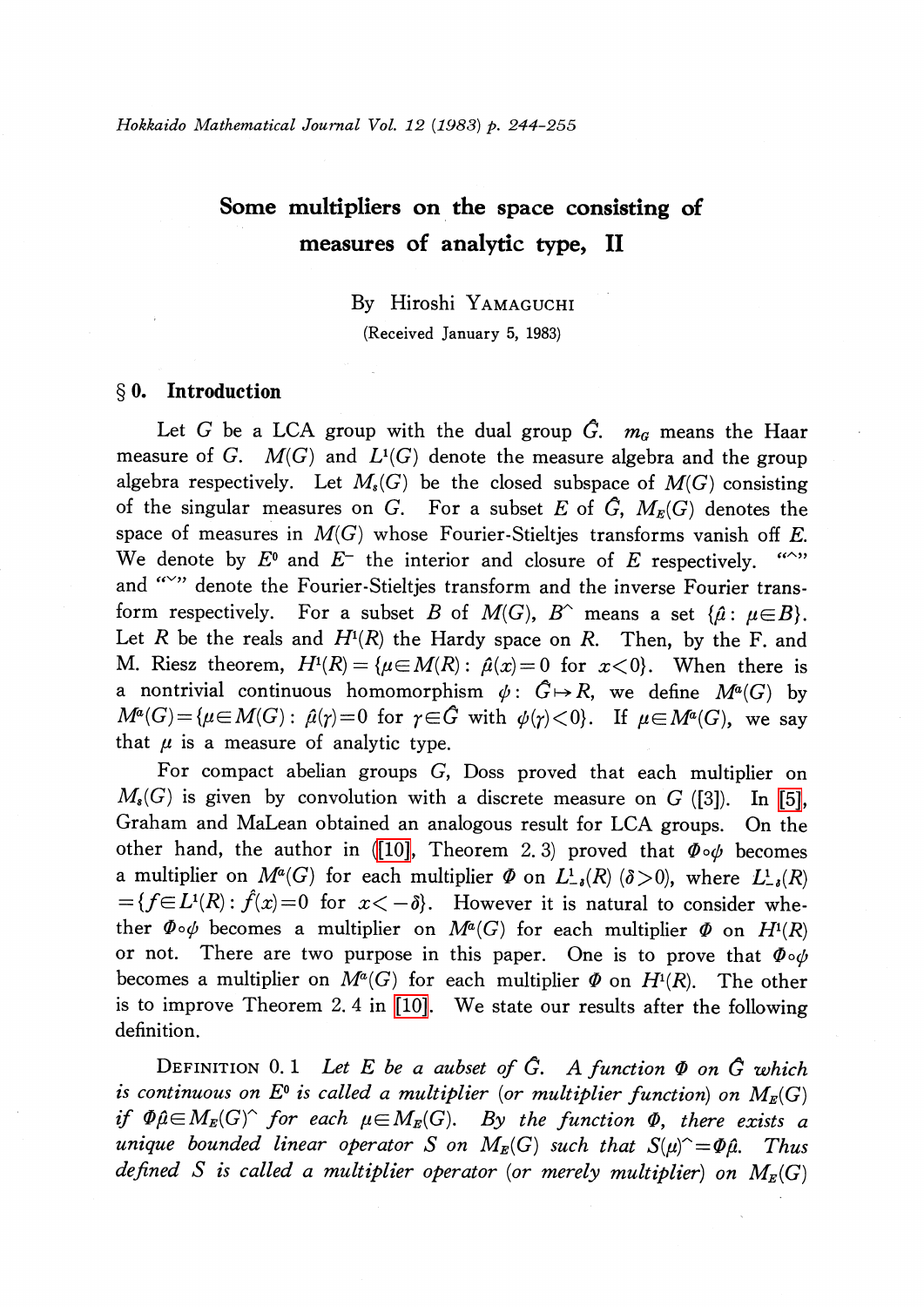induced by the function  $\varPhi$ . We denote a norm  $||\varPhi||$  by  $||\varPhi||=||S||.$ 

THEOREM I (cf. Theorem, 2. 3 in [10]).

Let G be a LCA group and  $\phi$  a nontrivial continuous homomorphism from G into R. Suppose  $M^{a}(G)\cap M_{s}(G)\neq\{0\}$ . Let  $\Phi$  be a multiplier on  $H^{1}(R)$ . Then  $\Phi\circ\phi$  is a multiplier on  $M^{a}(G)$  with the following properties:

(I)  $S(M^{a}(G)\cap L^{1}(G))\subset M^{a}(G)\cap L^{1}(G)$ ;

(II)  $S(M^{a}(G)\cap M_{s}(G))\subset M^{a}(G)\cap M_{s}(G)$  ;

 $\langle III \rangle$   $||\Phi\circ\phi|| \leq |\Phi(0)|+2||\Phi||$  ,

where  $S$  is the bounded linear operator on  $M^{a}(G)$  corresponding to  $\pmb{\Phi}\circ\pmb{\phi}.$ 

THEOREM II (cf. Theorem 2.4 in [\[10\]\)](#page-11-0).

Let G be a LCA group and P a semigroup in  $\hat{G}$  such that  $P\cup(-P)=\hat{G}$ . We assume that P is not dense in  $\hat{G}$  and  $M_{P}(G)\cap M_{s}(G)\neq\{0\}$ . Then there exists a multiplier  $\Phi$  on  $M_{P}(G)$  which satisfies the following:

- (I)  $S(M_{P}(G)\cap L^{1}(G))\subset M_{P}(G)\cap L^{1}(G)$ ;
- (II)  $\{0\}\subsetneq S(M_{P}(G)\cap M_{s}(G))\subset M_{P}(G)\cap M_{s}(G)$  ;
- (III) S is not given by convolution with a bounded regular measure on G,

where  $S$  is the bounded linear operator on  $M_{P}(G)$  corresponding to  $\varPhi.$ 

## $\S 1.$  Some lemmas

In this section we state lemmas which are needeful for the proofs of Theorems I and II. For a subgroup  $\varLambda$  of  $\hat G$ ,  $\varLambda^{\perp}$  means the annihilator of  $\varLambda$ .

LEMMA 1.1. Let  $G$  be a metrizable LCA group and  $P$  a semigroup in  $G$  such that  $P\cup(-P)$  =  $\hat G$ . Put  $\varLambda=P\cap(-P)$  and  $H\!=\!\varLambda^{\!\perp}$ . If  $P$  is open, we have

$$
m_{H^*}\big\{M_P(G)\cap M_s(G)\big\} \subset M_P(G)\cap M_s(G)\ .
$$

Proof. We may assume that  $P \subsetneq \hat{G}$ . First we consider the case that G is  $\sigma$ -compact metrizable. Let  $\mu$  be a measure in  $M_{P}(G)\cap M_{s}(G)$ . Put  $\eta=\pi(|\eta|)$ , where  $\pi:G\mapsto G/H$  is the natural homomorphism. Then by the theory of disintegration (cf.  $[1]$ , Théorème 1, p. 58) there exists a family  $\{\xi_{x}\}_{x\in G/H}$  of positive measures in  $M(G)$  with the following properties:

- (1)  $\dot{x}\mapsto\xi_{x}(f)$  is a Borel measurable function for each bounded Borel function  $f$  on  $G$ ;
- (2)  $\text{supp} (\xi_{\dot{x}})\subset \pi^{-1}(\dot{x})$ ;
- $(|3)$   $||\xi_{x}||\leq 1 ;$
- (4)  $|\mu|(f) = \int_{G/H}\xi_{x}(f) d\eta(\dot{x})$  for each bounded Borel f on G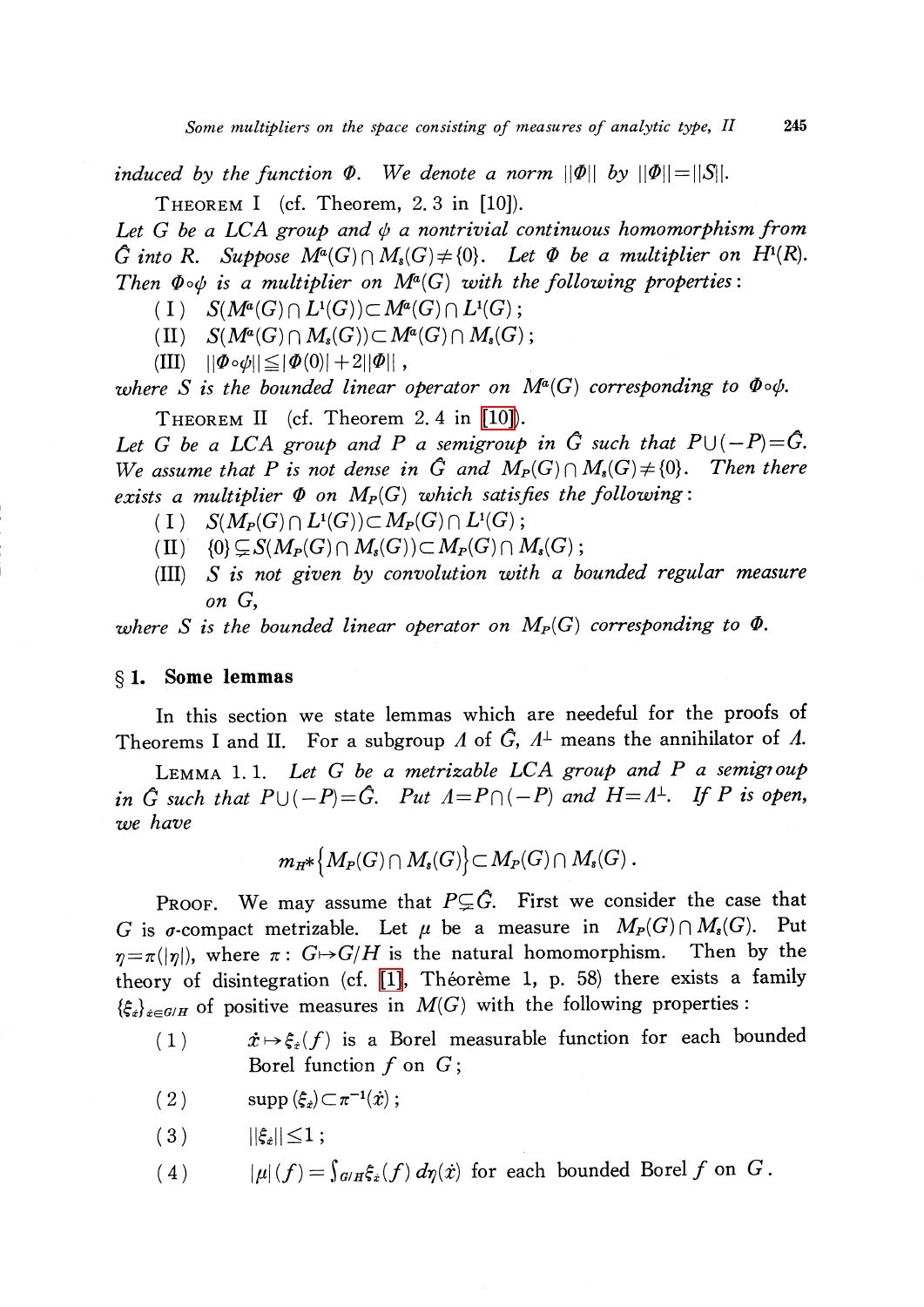For  $\dot{x} \in G/H$ ,  $m_{\dot{x}}$  denotes the measure on  $\pi^{-1}(\dot{x})$  which is given by translating  $m_{H}$  to  $\pi^{-1}(\dot{x})$ . Let  $\xi_{\dot{x}}=\xi_{\dot{x}}^{a}+\xi_{\dot{x}}^{s}$  be the Lebesgue's decomposition of  $\xi_{\dot{x}}$  with respect to  $m_{\dot{e}},$  where  $\xi_{\dot{e}}^{a}\ll m_{\dot{x}}$  and  $\xi_{\dot{x}}^{s}\perp m_{\dot{x}}$ . Let  $h$  be a unimodular Borel function on  $G$  such that  $\mu\!=\!h|\mu|$ . We define measures  $\lambda_{\dot{x}},$   $\lambda_{\dot{x}}^{a}$  and  $\lambda_{\dot{x}}^{s}$  on  $G$ as follows :

$$
\lambda_{\dot z} = h \xi_{\dot x} \ , \qquad \lambda_{\dot z}^a = h \xi_{\dot x}^a \ , \qquad \lambda_{\dot x}^s = h \xi_{\dot x}^s \ .
$$

Then, by  $(1)-(4)$  and  $(11]$ , Lemma 2.5), we have

- (5)  $\dot{x}\mapsto\lambda_{\dot{x}}(f)$  is a Borel measurable function for each bounded Borel function  $f$  on  $G$ ;
- (6)  $\supp (\lambda_{\dot{x}})\subset\pi^{-1}(\dot{x})$ ;
- (7)  $||\lambda_i|| \leq 1 ;$

(8) 
$$
\mu(f) = \int_{G/H} \lambda_i(f) d\eta(\dot{x})
$$
 for each bounded Borel f on G;

(9) 
$$
\dot{x} \mapsto \lambda_{\dot{x}}^a(f)
$$
 and  $\dot{x} \mapsto \lambda_{\dot{x}}^s(f)$  are Borel measurable functions for each bounded Borel function  $f$  on  $G$ .

Since P is open, we note that P is closed. Moreover, since  $P^{e}+A=P^{e}$ , we note that [\(\[11\],](#page-11-1) Lemma 2.4 (5)) is satisfied even if we replace  $P$  by  $P^c$ . Hence, since  $\mu\in M_{P}(G)$ , we have

$$
(10) \hspace{1cm} \hat{\lambda}_z(\gamma)=0 \hspace{1cm} \text{on} \hspace{0.1cm} P^c \hspace{1cm} \eta-\text{a. a.} \hspace{0.1cm} \hat{x}\!\in\! G/H\,.
$$

Then, by (6), (10) and [\(\[8\],](#page-10-2) 8. 2. 3. Theorem (b), p. 200), we have

(11) 
$$
\lambda_i^{s\wedge}(\gamma) = 0 \quad \text{on } -P \quad \eta-\text{a. a. } \dot{x} \in G/H.
$$

By (5) and (9) we can define measures  $\mu_{i} \in M(G)$  as follows:

$$
\mu_1(f) = \int_{G/H} \lambda_{\hat{x}}^a(f) d\eta_a(\dot{x}),
$$
  

$$
\mu_2(f) = \int_{G/H} \lambda_{\hat{x}}^s(f) d\eta_a(\dot{x}),
$$
  

$$
\mu_3(f) = \int_{G/H} \lambda_{\hat{x}}(f) d\eta_s(\dot{x})
$$

for  $f\in C_{0}(G)$ , where  $\eta=\eta_{a}+\eta_{s}$  is the Lebesgue's decomposition of  $\eta$  with respect to  $m_{G/H}$ . Then by [\(\[11\],](#page-11-1) Lemma 2.6, Claims 1-3) and the construction of  $\mu_{i}$ , we have  $\mu_{1}\in L^{1}(G)$  and  $\mu_{2}$ ,  $\mu_{3}\in M_{s}(G)$ . Since  $\mu\in M_{s}(G)$  and  $\mu=\mu_{1}+\mu_{2}+\mu_{3}$ , we get

$$
(12) \qquad \qquad \mu = \mu_{2} + \mu_{3} \, .
$$

By (11) and the construction of  $\mu_{2}$ , we have  $\hat{\mu}_{2}=0$  on  $-P$ , which yields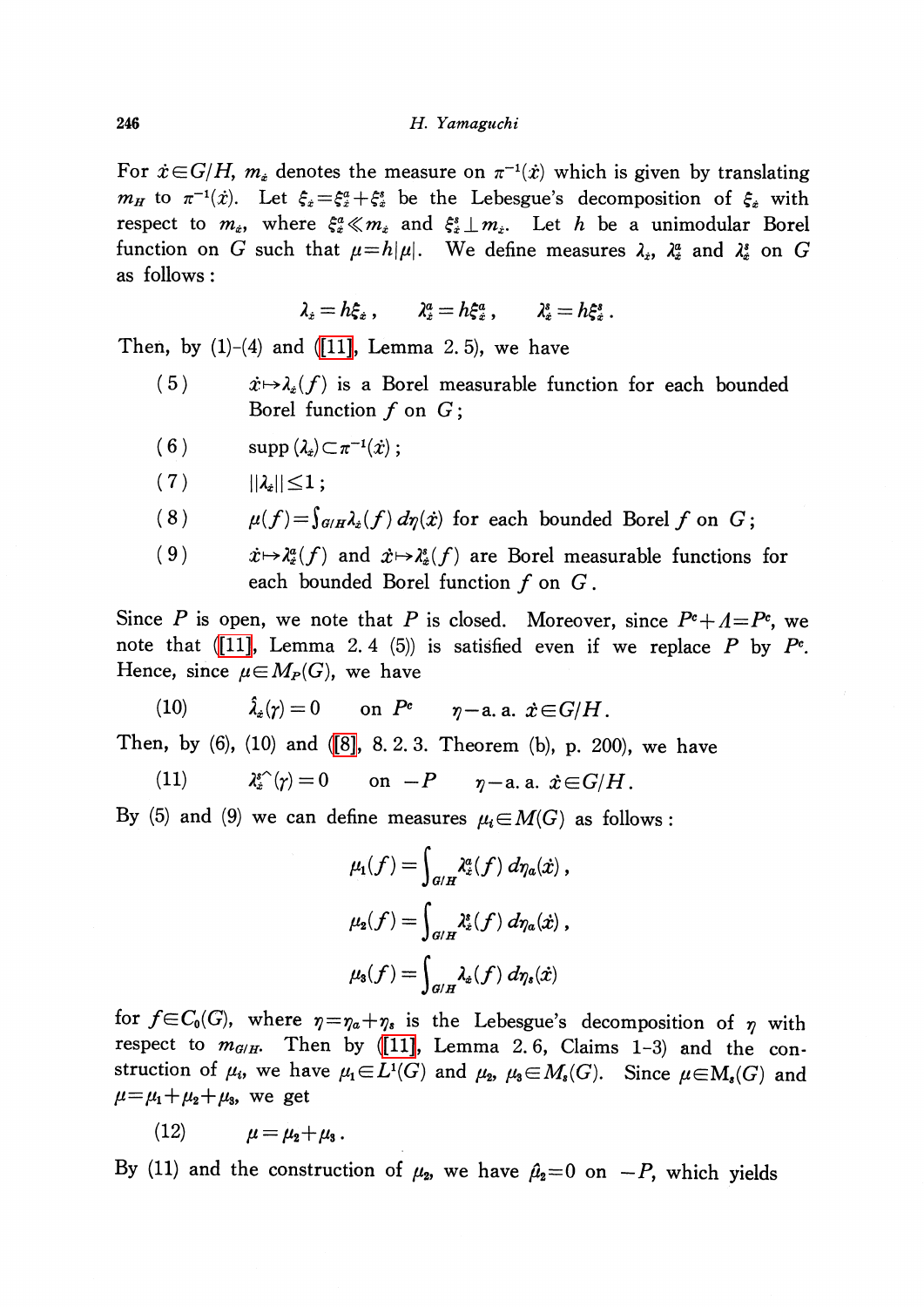(13) 
$$
m_H * \mu_2 = 0
$$
.

Moreover we have

<span id="page-3-0"></span>
$$
(14) \t m_H * \mu_{\mathbf{3}} {\in} M_{\mathbf{s}}(G).
$$

Indeed, since  $\pi(|\mu_{3}|) \leq \eta_{s}$ , we have  $\pi(m_{H}*|\mu_{3}|) \in M_{s}(G/H)$ , hence  $m_{H}*|\mu_{3}|\in$  $M_{s}(G)$  (cf. [\[11\],](#page-11-1) [Lemma](#page-4-0) 2. 3). Thus [\(14\)](#page-3-0) is obtained. Hence, when G is  $\sigma$ -compact metrizable, the lemma follows from (12)-[\(14\).](#page-3-0)

Next we consider the case that G is metrizable. Let  $\mu$  be a measure in  $M_{P}(G)\cap M_{s}(G)$ . Then by [\(\[11\],](#page-11-1) [Lemma](#page-7-0) 3. 1) there exists a  $\sigma$ -compact open subgroup  $G_{1}$  of G such that

$$
(15) \qquad \operatorname{supp}\,(\mu)\!\subset\! G_1 \quad \text{and} \quad G_1^{\perp}\!\subset\! \varLambda\,.
$$

We note that  $H{\subset} G_{1}$ . Let  $\tau$  be the natural homomorphism from  $G$  onto  $\hat{G}/G_{1}^{\perp}$  and put  $\tilde{P}=\tau(P)$ . Then we have

$$
(16) \hspace{1cm} \tilde{A}^{\perp} = H \,,
$$

where  $\tilde{\Lambda}= \tilde{P}\cap(-\tilde{P})$ . By (15), we can regard  $\mu$  as a measure in  $M_{\bullet}(G_{1})$ . Since  $G_{1}^{\perp}\subset P\cap(-P)$ , we have  $\tau(P^{e})=\tau(P)^{e}$ . Hence  $\mu$  belongs to  $M_{\mathcal{F}}(G_{1})\cap$  $M_{s}(G_{1})$ . Since  $G_{1}$  is  $\sigma$ -compact metrizable, it follows from (16) and the first half that  $m_{H}*\mu\in M_{\mathcal{B}}(G_{1})\cap M_{s}(G_{1})$ . In particular,  $m_{H}*\mu$  belongs to  $M_{P}(G)\cap$  $M_{s}(G)$  and the proof is complete.

<span id="page-3-1"></span>LEMMA 1.2. Let  $G$  be a LCA group and  $P$  an open semigroup in  $\hat{G}$ such that  $P\cup(-P)=\hat{G}$ . Then the previous lemma is also satisfied.

PROOF. Let  $\Lambda$  and  $H$  be as in the previous lemma. Let  $\mu$  be a measure in  $M_{P}(G)\cap M_{s}(G)$ . Suppose  $m_{H}*\mu$  does not belong to  $M_{P}(G)\cap M_{s}(G)$ . Then  $m_{H}*\mu=f+\nu$ , where  $\nu\in M_{s}(G)$  and f is a nonzero function in  $L^{1}(G)$ .<br>Since  $\hat{f}\in C_{1}(G)$  there exists a g-commact open subgroup F of G such that Since  $\hat{f}{\in}C_{\scriptscriptstyle{\bf{0}}}(G)$ , there exists a  $\sigma$ -compact open subgroup  $F$  of  $G$  such that  $\hat{f}(\gamma)=0$  for  $\gamma\!\not\in\! F$ . Since  $\mu$ ,  $\nu\!\in\! M_{s}(G)$ , there exist  $\sigma\text{-compact}$  subsets  $E_{\mu}$  and E<sub>x</sub> of G such that  $|\mu|(E_{\mu}^{c})=0$ ,  $|\nu|(E_{\mu}^{c})=0$  and  $m_{G}(E_{\mu}\cup E_{\nu})=0$ . Hence by [\(\[7\],](#page-10-3) Lemma 4) there exists a  $\sigma$ -compact open subgroup  $\Gamma$  of  $\tilde G$  such that (a)  $\varGamma\!\supset\!F$  and (b)  $m_{G}(\varGamma^{\perp}+E_{\mu}\cup E_{\nu})\!=\!0.$  Let  $\pi$  be the natural homomorphism from  $G$  onto  $G/\varGamma^{\perp}$ . Then, by (b), we have

(1)  $\pi(\mu)$ ,  $\pi(\nu)\in M_{s}(G/\Gamma^{\perp})$ .

Put  $P_{1}=P\cap\Gamma$ . Then  $P_{1}$  is an open semigroup in  $\Gamma$  such that  $P_{1}\cup(-P_{1})=\Gamma$ . Put  $\Lambda_{1}=P_{1}\cap(-P_{1})$ , and let  $\tilde{H}$  be the annihilator of  $\Lambda_{1}$  in  $G/\varGamma^{\perp}$ . Then we have  $\pi(m_{H})\!=\!m_{\widetilde{H}}.$  Since  $G/\varGamma^{\perp}$  is metrizable, it follows from (1) and Lemma 1. 1 that

$$
(2) \qquad \pi(m_H)*\pi(\mu)=m_{\widetilde{H}}*\pi(\mu)\!\in\! M_{P_1}(G/\varGamma^{\perp})\cap M_*(G/\varGamma^{\perp})\,.
$$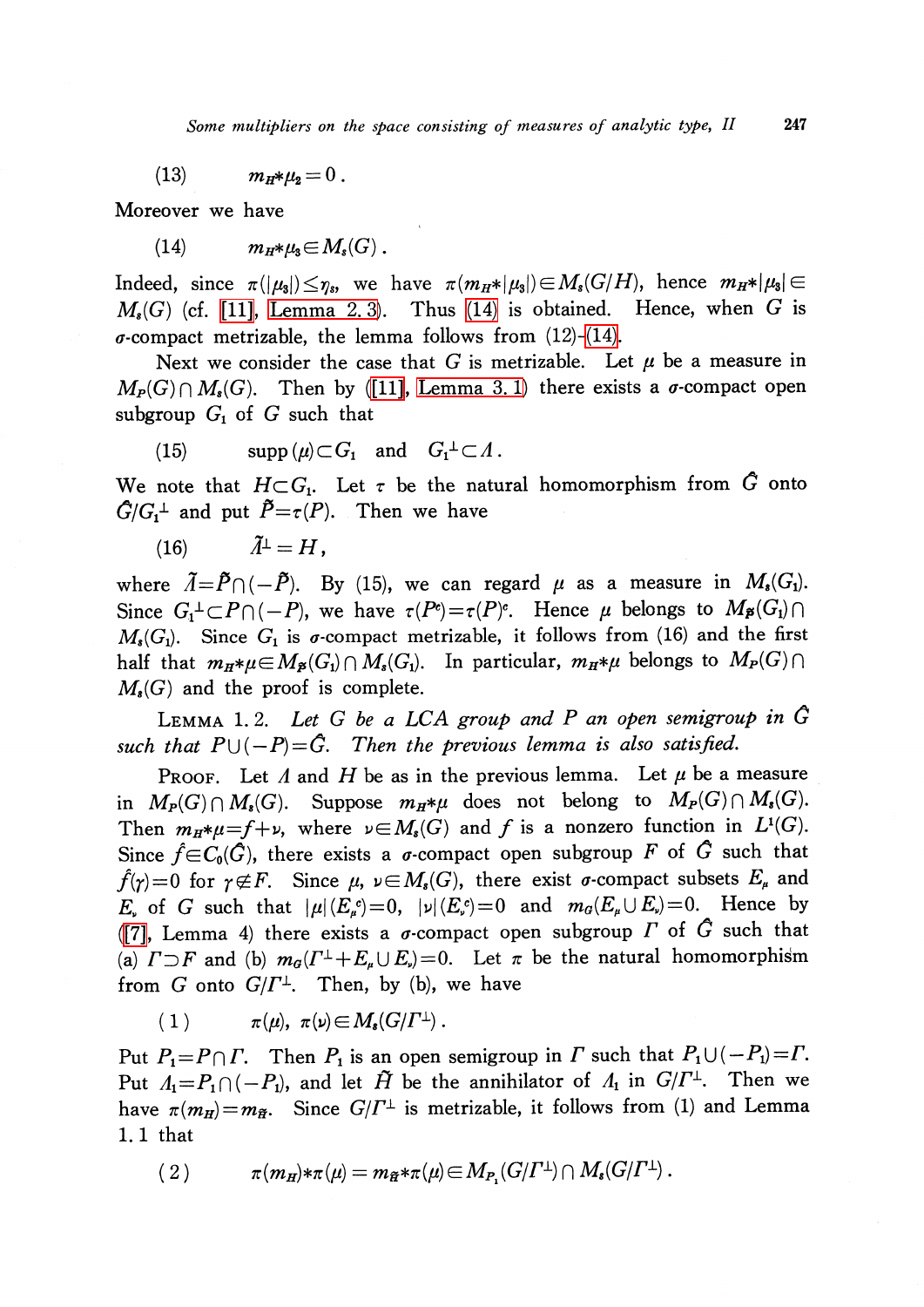On the other hand, we have

 $\pi(m_{H})*\pi(\mu)=\pi(m_{H}*\mu)=\pi(\mu)+\pi(f)$ .

By the construction of  $\Gamma,\, \pi(f)$  is a nonzero function in  $L^{1}(G/\Gamma^{\perp})$ . Hence by (1) and (2) we have a contradiction. Thus  $m_{H}*\mu$  belongs to  $M_{P}(G)\cap M_{s}(G)$ and the proof is complete.

PROPOSITION 1.3. Let G be a LCA group and P a semigroup in  $\hat{G}$ such that  $P\cup(-P)$  =  $G$ . Put  $\Lambda=P^{-}\cap(-P)^{-}$  and  $H=\Lambda^{\perp}$ . If  $\Lambda$  is open, we have  $m_{H}*\{M_{P}(G)\cap M_{s}(G)\}\subset M_{P}(G)\cap M_{s}(G)$ .

PROOF. If  $\Lambda$  is open,  $P^{-}$  is an open semigroup in  $\hat{G}$  such that  $P^{-}\cup$  $(-P)^{-}=\hat{G}$ . Hence by [Lemma](#page-3-1) 1. 2 and the fact that  $M_{P}(G)\subset M_{P^{-}}(G)$ , the proposition is obtained.

## \S 2. Proof of Theorem I.

In this section we prove Theorem I.

DEFINITION 2.1. Let G be a LCA group and  $\phi: \mathring{G} \rightarrow \mathring{R}$  a nontrivial continuous homomorphism. Let  $\delta$  be a positive real number. We define  $M_{\delta}(G)$  as follows :

$$
M_{\delta}(G) = \left\{ \mu \in M(G): \ \hat{\mu}(\gamma) = 0 \quad \text{for} \quad \gamma \in \hat{G} \ \text{ with } \ \phi(\gamma) < \delta \right\}.
$$

Let  $\Phi$  be a multiplier on  $H^{1}(R)$ . Then  $\Phi_{\delta}(x)=\Phi(x+\delta)$  becomes a multiplier on  $L_{-\delta}^{1}(R)$ . Hence the following lemma is obtained from ([10, Theorem 2. 3).

<span id="page-4-1"></span>LEMMA 2.2. Let G be a LCA group and  $\phi: \hat{G} \rightarrow R$  a nontrivial continuous homomorphism. Let  $\delta$  be a positive real number and  $\gamma_{\delta}$  an element in  $G$  such that  $\phi(\gamma_{\delta}){=}\delta.$  Let  $\varPhi$  be a multiplier on  $H^{1}(R)$ . Then  $\varPhi\circ\phi$  is a multiplier on  $M_{\alpha}(G)$  satisfying the following:

- (I)  $S(M_{\mathfrak{d}}(G)\cap L^{1}(G))\subset M_{\mathfrak{d}}(G)\subset L^{1}(G)$  ;
- $\langle \text{II} \rangle$   $S(M_{\mathfrak{s}}(G)\cap M_{\mathfrak{s}}(G))\subset M_{\mathfrak{s}}(G)\cap M_{\mathfrak{s}}(G) ;$
- $\langle III \rangle$   $||\Phi\circ\phi|| \leq ||\Phi||$ ,

where  $S$  is the bounded linear operator on  $M_{\boldsymbol s}(G)$  corresponding to  $\pmb\Phi\circ\pmb\phi.$ 

<span id="page-4-0"></span>LEMMA 2.3. Let G be a LCA group and  $\phi: \hat{G} \rightarrow R$  a nontrivial continuous homomorphism. Put  $Q { = }\{ \gamma{\in} G\colon \phi(\gamma){>}0\}$ . Let  $\Phi$  be a multiplier on  $H^{1}(R)$ . Then  $\Phi\circ\phi$  is a multiplier on  $M_{\rho}(G)$  with the following properties:

- $(1)$   $S(M_{Q}(G)\cap L^{1}(G))\subset M_{Q}(G)\cap L^{1}(G) ;$
- (II)  $S(M_{\mathbf{Q}}(G)\cap M_{\mathbf{s}}(G))\subset M_{\mathbf{Q}}(G)\subset M_{\mathbf{s}}(G)$ ;
- $\langle III \rangle$   $||\Phi\circ\phi|| \leq ||\Phi||$ ,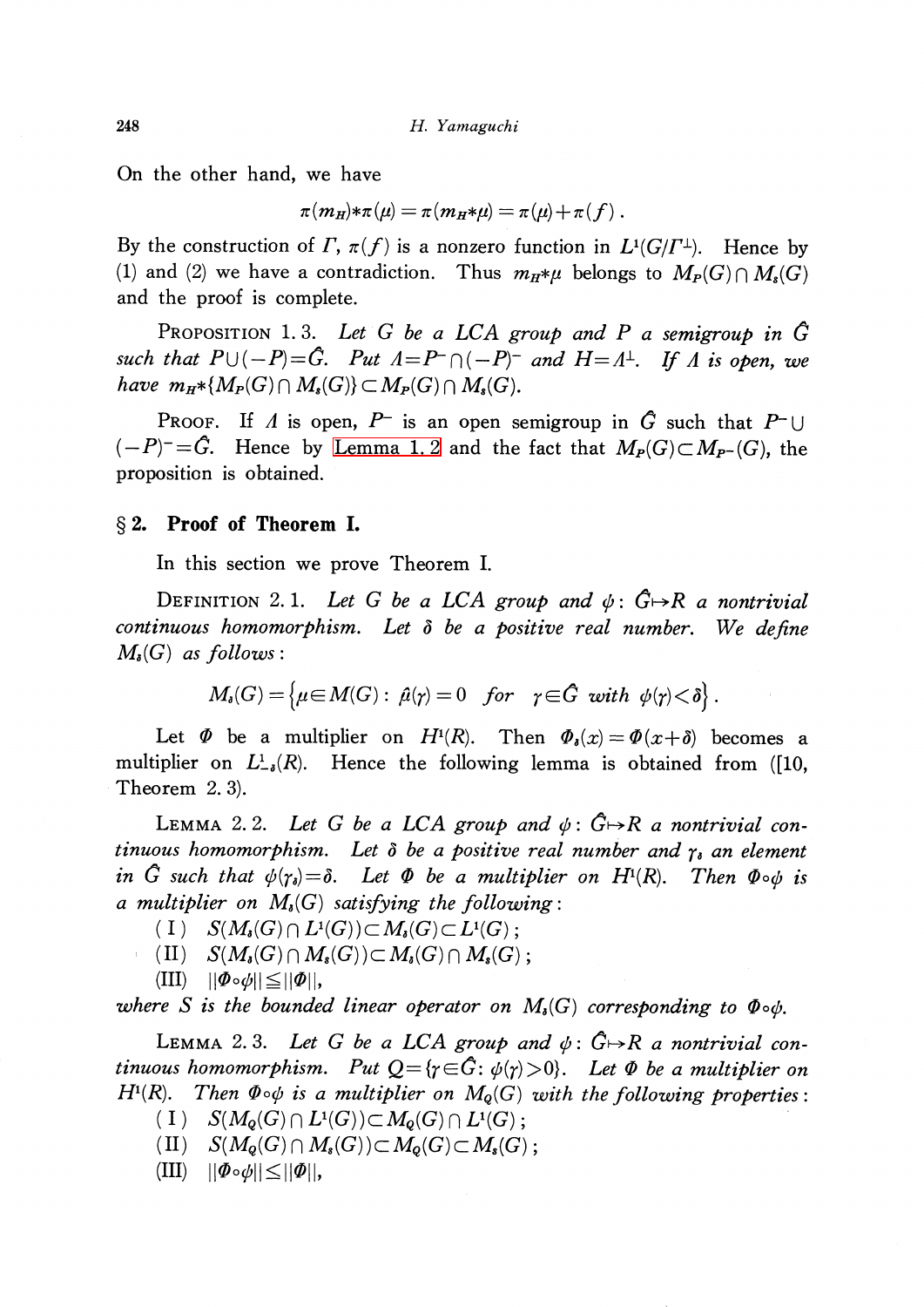where  $S$  is the bounded linear operator on  $M_{\mathbb{Q}}(G)$  corresponding to  $\pmb{\Phi}\circ\pmb{\phi}.$ 

PROOF. By [Lemma](#page-4-1) 2.2, we may assume that  $\phi(\hat{G})$  is dense in R. Then we have

(\*)  $\Phi\circ\phi\hat{\mu}\in M_{Q}(G)^{\wedge}$  and  $||\Phi\circ\phi\hat{\mu}||\leq||\Phi||\cdot||\mu||$  for  $\mu\in M_{Q}(G)$ .

We can easily verify that  $\Phi\circ\phi\hat{\mu}$  is continuous. Put  $\Lambda=\ker(\phi)$ , and let  $p(x)=\Psi(x)$  $\sum_{i=1}^{n}c_{i}(-x, \gamma_{i})$  be a trigonometric polynomial on G. We consider (\*) by dividing two cases that  $\Lambda$  is open or not.

Case 1.  $\Lambda$  is open.

Let  $\epsilon>0$  be any positive real number. Then by [\(\[8\],](#page-10-2) Theorem 2.6.8) there exists  $\nu \in L^{1}(G)$  with the following properties :

- (1)  $\hat{\nu}(\gamma_{i})=1$   $(1\leq i\leq n)$ ;
- (2)  $\hat{\rho}$  has a compact support;

$$
(3) \qquad ||\nu|| \leq 1 + \varepsilon.
$$

Then, since  $\Lambda$  is open, it follows from (2) that  $\mu*\nu\in M_{\delta}(G)$  for some  $\delta>0$ . Hence by [Lemma](#page-4-1) 2.2 and (3) we have  $\Phi\circ\phi\hat{\mu}\hat{\nu}\in M_{\mathcal{Q}}(G)^{\wedge}$  and  $||\Phi\circ\phi\hat{\mu}\hat{\nu}||\leq$  $(1+\varepsilon)||\varPhi||$   $||\mu||$ . Thus it follows from (1) that

$$
\left| \sum_{i=1}^{n} c_i \Phi \circ \phi(\gamma_i) \hat{\mu}(\gamma_i) \right| = \left| \sum_{i=1}^{n} c_i \Phi \circ \phi(\gamma_i) \hat{\mu}(\gamma_i) \hat{\nu}(\gamma_i) \right|
$$
  

$$
\leq (1+\varepsilon) ||p||_{\infty} ||\Phi|| ||\mu||.
$$

Hence if  $\Lambda$  is open, (\*) follows from [\(\[8\],](#page-10-2) 1. 9. 1 Theorem) since  $\varepsilon$  is any positive real number.

Case 2.  $\Lambda$  is not open.

In this case, we note  $G/\varLambda\cong R$ . For any  $\varepsilon\!>\!0,$  we choose  $\nu\!\in\!L^{_1}\!(G)$  which satifies (1)-(3). Then  $\mu*\nu\!\in\! L^{1}(G)$  and  $\mu\hat*\nu\!=\!0$  on  $\Lambda$ . Hence by [\(\[8\],](#page-10-2) Theorem 2. 7. 5) there exists  $\xi \in M(\Lambda^{\perp})$  with the following properties:

- (4)  $\hat{\xi}=1$  on an open set containing  $\Lambda$ ;
- $(5)$   $||\mu*\nu*\xi||<\varepsilon$ .

Then by (4) we have  $\mu*\nu-\mu*\nu*\xi\in M_{\delta}(G)$  for some  $\delta>0$ . Hence by (5) and [Lemma](#page-4-1) 2. 2 we have

$$
\begin{aligned} \left| \sum_{i=1}^{n} c_i \Phi \circ \phi(\gamma_i) \hat{\mu}(\gamma_i) \right| &= \left| \sum_{i=1}^{n} c_i \Phi \circ \phi(\gamma_i) \left( \mu * \nu \right)^{\wedge} (\gamma_i) \right| \\ &\leq \left| \sum_{i=1}^{n} c_i \Phi \circ \phi(\gamma_i) \left( \mu * \nu - \mu * \nu * \xi \right)^{\wedge} (\gamma_i) \right| \\ &\quad + \left| \sum_{i=1}^{n} c_i \Phi \circ \phi(\gamma_i) \left( \mu * \nu * \xi \right)^{\wedge} (\gamma_i) \right| \end{aligned}
$$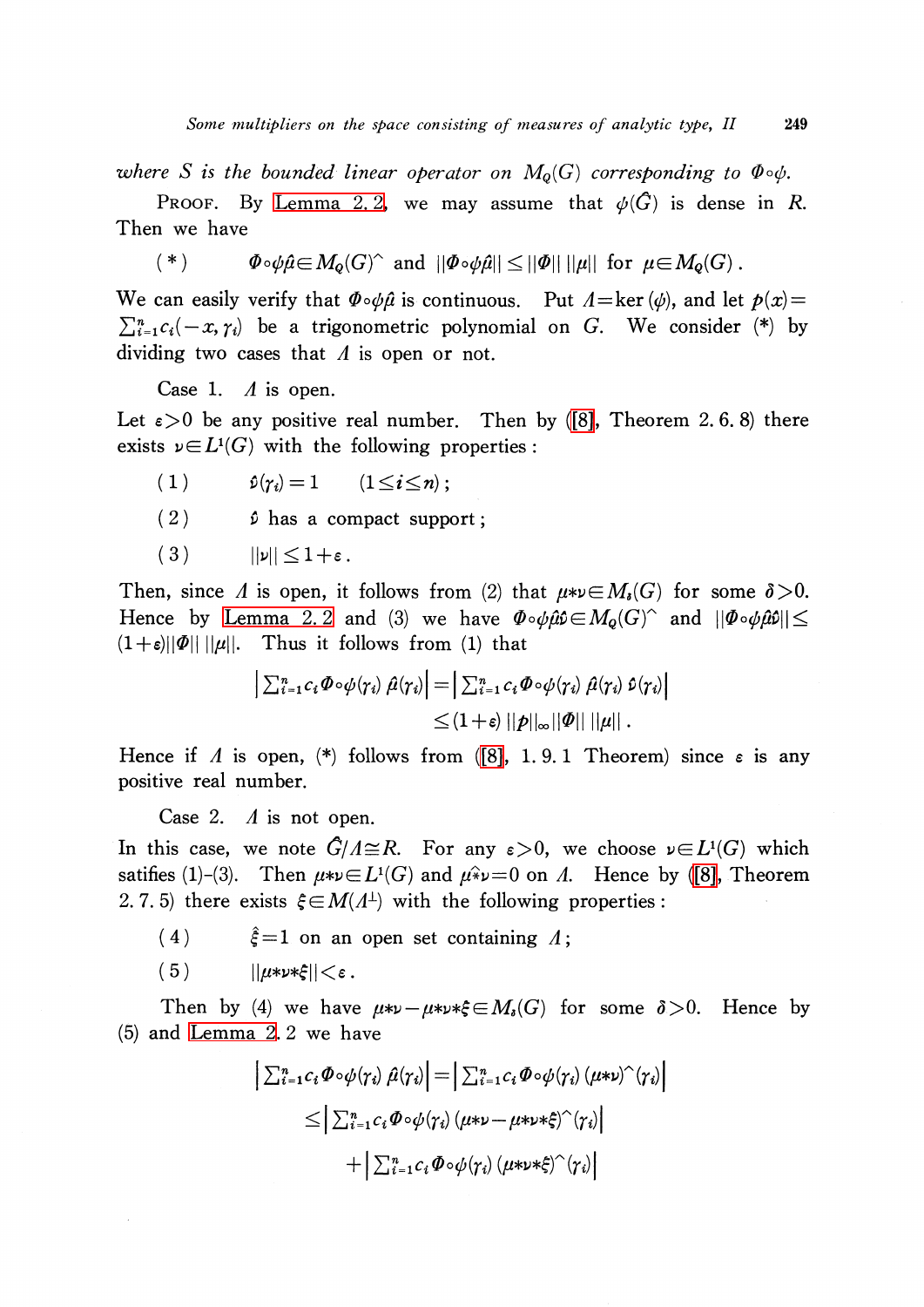$$
\leq ||\varPhi|| \ ||\mu * \nu - \mu * \nu * \xi|| \ ||\rho||_{\infty} + (\sum_{i=1}^{n} |c_{i}|) ||\varPhi|| ||\mu * \nu * \xi||
$$
  

$$
\leq ||\varPhi|| ||\rho||_{\infty} \big\{ (1+\varepsilon) ||\mu|| + \varepsilon \big\} + \varepsilon (\sum_{i=1}^{n} |c_{i}|) ||\varPhi|| .
$$

Letting  $\varepsilon \downarrow 0$ , then (\*) follows from [\(\[8\],](#page-10-2) 1. 9. 1 Theorem). Thus our claim is satisfied. By (\*),  $\pmb\Phi\circ\pmb\varphi$  is a multiplier on  $M_{\pmb\varrho}(G)$  and (III) is obtained. (I) follows from [\(\[10\],](#page-11-0) Lemma (E), p. 175). Finally we prove (II). For each  $n\in N$ , let  $u_{n}$  be a function in  $L^{1}(R)$  such that  $\hat{u}_{n}(x)=1$  for  $|x| \leq \frac{1}{n}$  and  $\hat{u}_{n}(x)=0$  for  $|x| \geq \frac{2}{n}$ . Let  $\phi:R\mapsto G$  be the dual homomorphism of  $\phi$ , and put  $\xi_{n}{=}\phi(u_{n}).$  We define bounded linear operators  $U_{n}$  on  $M_{Q}(G)$  by

$$
(5) \tU_n(\eta) = \eta - \eta * \xi_n.
$$

Let  $\mu\in M_{\mathcal{Q}}(G)\cap M_{s}(G)$ . We note

(6) 
$$
U_n((\boldsymbol{\Phi} \circ \boldsymbol{\phi} \hat{\boldsymbol{\mu}})^{\vee}) = (\boldsymbol{\Phi} \circ \boldsymbol{\phi} U_n(\boldsymbol{\mu})^{\wedge})^{\vee} \qquad (n = 1, 2, 3, \cdots).
$$

Suppose  $(\Phi\circ\phi\hat{\mu})^{\vee}=\omega+f$ , where  $\omega\in M_{s}(G)$  and f is a nonzero function in  $L^{1}(G)$ . Then by ([10] Theorem A 1) and I emma 1.2 we have  $\omega_f \in M_{s}(G)$ .  $L^{1}(G)$ . Then by [\(\[10\],](#page-11-0) Theorem 4. 1) and [Lemma](#page-3-1) 1. 2 we have  $\omega, f\in M_{Q}(G)$ . Hence there exists a positive integer m such that  $U_{m}(f) \neq 0$ . By [\(\[10\],](#page-11-0) Theorem 2. 3), we note  $U_{m}$  maps  $M_{Q}(G)\cap M_{s}(G)$  into itself. Hence we have

(8) 
$$
U_m((\Phi \circ \phi \hat{\mu})^{\vee}) = U_m(\omega) + U_m(f)
$$

$$
\not\in M_s(G).
$$

On the other hand, since  $U_{m}(\mu)\in M_{\frac{1}{m}}(G)\cap M_{s}(G)$ , it follows from [Lemma](#page-4-1) 2. 2 that  $\Phi\circ\phi U_{m}(\mu)^{\sim} \in M_{s}(G)^{\sim}$ . This contradicts (7) and (8), and the proof is complete.

Now we prove Theorem I. First we consider the case that ker  $(\phi)$  is not open. In this case, we note  $M^{a}(G)=M_{Q}(G)$ , where  $Q=\phi^{-1}((0, \infty))$ . Hence the theorem follows from [Lemma](#page-4-0) 2. 3. Next we consider the case that ker ( $\phi$ ) is open. Let  $H=\ker(\phi)^{\perp}$ , and we define a bounded linear operator  $U: M^{a}(G)\mapsto M_{Q}(G)$  by  $U(\mu)=\mu-\mu*m_{H}$ . Then, for  $\mu\in M^{a}(G)$ , we have

$$
(1) \t\Phi \circ \phi(\gamma) \hat{\mu}(\gamma) = \Phi(0) \left(\mu * m_H\right)^{\hat{}}(\gamma) + \Phi \circ \phi(\gamma) U(\mu)^{\hat{}}(\gamma).
$$

Hence, by Lemmas [1.](#page-3-1)2 and [2.](#page-4-0)3, we can verify that  $\Phi\circ\phi$  is a multiplier on  $M^{a}(G)$  which satisfies (I) and (II). Moreover, by (1), [Lemma](#page-4-0) 2.3 and the construction of U, we have  $||\Phi\circ\phi|| \leq |\Phi(0)|+2||\Phi||$ , hence (III) is obtained. This completes the proof.

#### \S 3. Proof of Theorem II

In this section we prove Theorem II.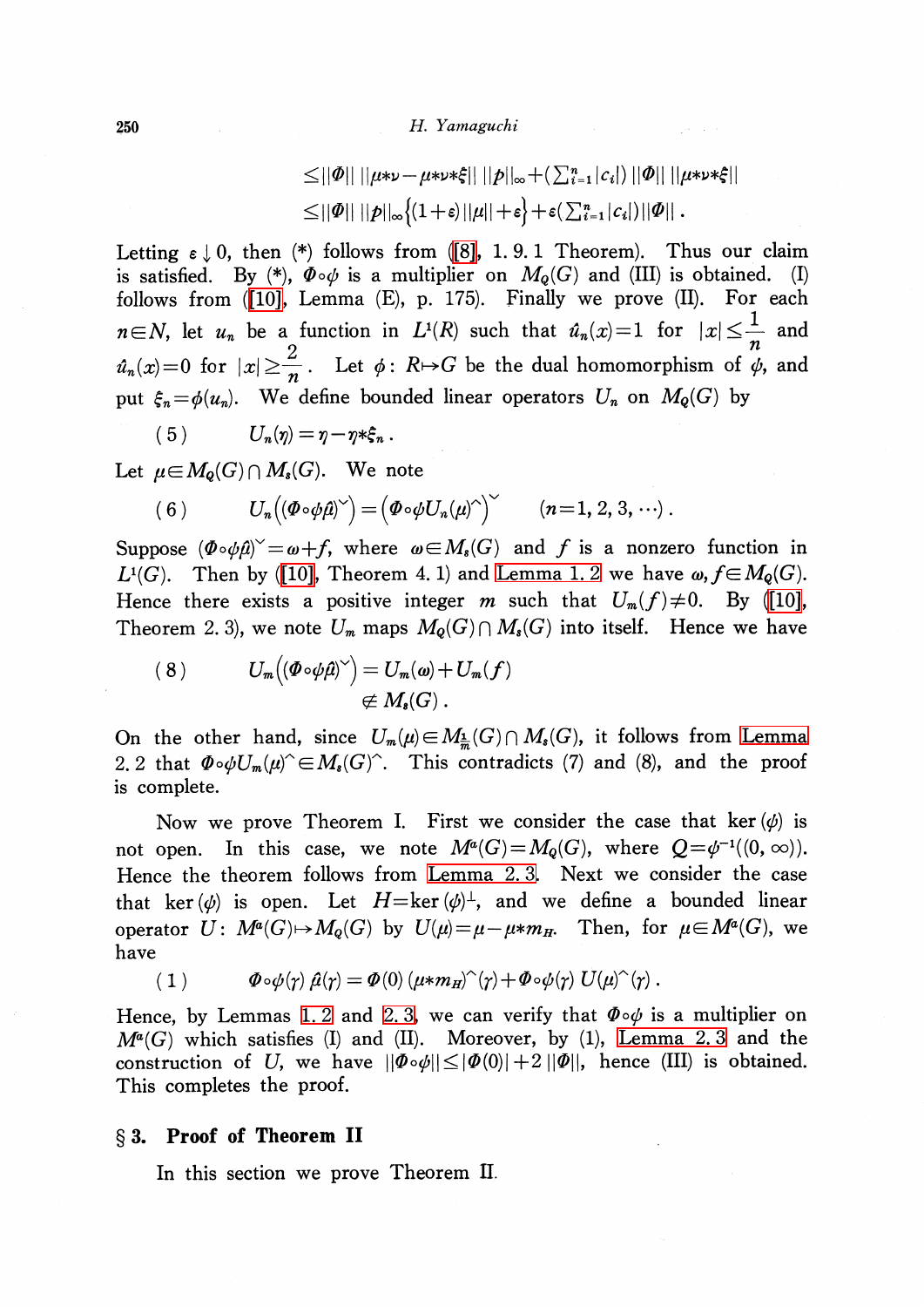<span id="page-7-0"></span>LEMMA 3.1. Let  $\Gamma$  be a LCA group with dual G. Suppose  $P$  is a proper closed semigroup in  $\Gamma$  such that (i)  $P\cup(-P)=\Gamma$ , (ii)  $P\cap(-P)=\{0\}$ and (iii) P induces a nonarchimedean order on  $\Gamma$ . Then there exists an open subgroup  $\Lambda$  of  $\Gamma$  with the following properties:

- $(I) \quad A=(A+P)\cap(A-P)$ ;
- (II)  $M_{P\cap A}(G/\Lambda^{\perp})\cap M_{s}(G/\Lambda^{\perp})\neq\{0\}$ ;
- (III) there exists a nontrivial continuous homomorphism  $\phi:\Lambda\rightarrow \mathbb{R}$  such that  $\phi^{-1}([0, \infty))\supset P\cap\Lambda$ .

PROOF. We consider the lemma by dividing two cases that  $\Gamma$  is discrete or not.

Case 1.  $\Gamma$  is discrete.

In this case, there exist  $\gamma_{1}$ ,  $\gamma_{2}\in P\setminus\{0\}$  such that  $n\gamma_{1}\leq \gamma_{2}$  for all  $n\in Z$  (the integers). We define  $S_{1}$  and  $S_{2}$  as follows :

$$
S_1 = \{ \gamma \in P : n\gamma < \gamma_2 \text{ for all } n \in \mathbb{Z} \} ;
$$
\n
$$
S_2 = \begin{cases} \gamma \in P : n\gamma > \gamma_2 \text{ for some } n \in \mathbb{N} \text{ and} \\ \gamma < m\gamma_2 \text{ for some } m \in \mathbb{N} \end{cases} \} \cup \{0\} .
$$

Put  $\Lambda_{1}=S_{1}\cup(-S_{1})$  and  $\Lambda=(\Lambda_{1}+S_{2})\cup(\Lambda_{1}-S_{2})$ . Then it is easy to see that  $\Lambda_{1}$  and  $\Lambda$  are subgroups of  $\Gamma$ . We show that  $\Lambda$  is the desired one. First we prove (I). Let  $\gamma$  be an element in  $(\Lambda+P)\cap(\Lambda-P)$ . We may assume that  $\gamma{\in}P$ . Suppose  $\gamma{\not\in}\varLambda$ . Then we have

$$
(1) \t\t \gamma > n\gamma_2 \t \text{for all} \t n \in Z.
$$

Since  $\gamma\!\in\!A\!-\!P$ , there exist  $\xi\!\in\!A$  and  $p\!\in\!P$  such that  $\gamma\!=\!\xi\!-\!p$ . Then  $\xi\!\geq\!\gamma$ . Since  $\xi\!\in\!\varLambda$ , there exists a positive integer m such that  $m_{\Upsilon_2}\!\!>\!\xi\!\geq\!\gamma$ . . This contradicts (1). Thus we have  $(A+P)\cap(A-P)\subset\Lambda$ . The converse inclusion is easily obtained. (II) is easily obtained from the construction of  $\Lambda$ . Next we prove (III). Let  $\pi : \Lambda \rightarrow \Lambda/\Lambda_{1}$  be the natural homomorphism. Then

(2)  $\pi(P\cap\Lambda)$  induced an archimedean order on  $\Lambda/\Lambda_{1}$ .

In fact, it is easy to see that  $\pi(P\cap\Lambda)$  is a semigroup in  $\Lambda/\Lambda_{1}$  such that  $\pi(P\cap\Lambda)$  induces a total order on  $\Lambda/\Lambda_{1}$ . Let  $\pi(\xi_{1})$  and  $\pi(\xi_{2})$  be nonzero elements in  $\pi(P\cap\varLambda)$ . We may assume  $\xi_{1}, \xi_{2}\in S_{2}\backslash \{0\}$ . Then there exist positive integers  $n_{1}$  and  $n_{2}$  such that  $n_{1}\gamma_{2}>\xi_{1}$  and  $n_{2}\xi_{2}>\gamma_{2}$ . Hence we have

$$
2n_1n_2\xi_2 = n_1n_2\xi_2 + n_1n_2\xi_2
$$
  
>  $n_1\gamma_2 + n_1n_2\xi_2$   
>  $\xi_1 + \gamma_2$ .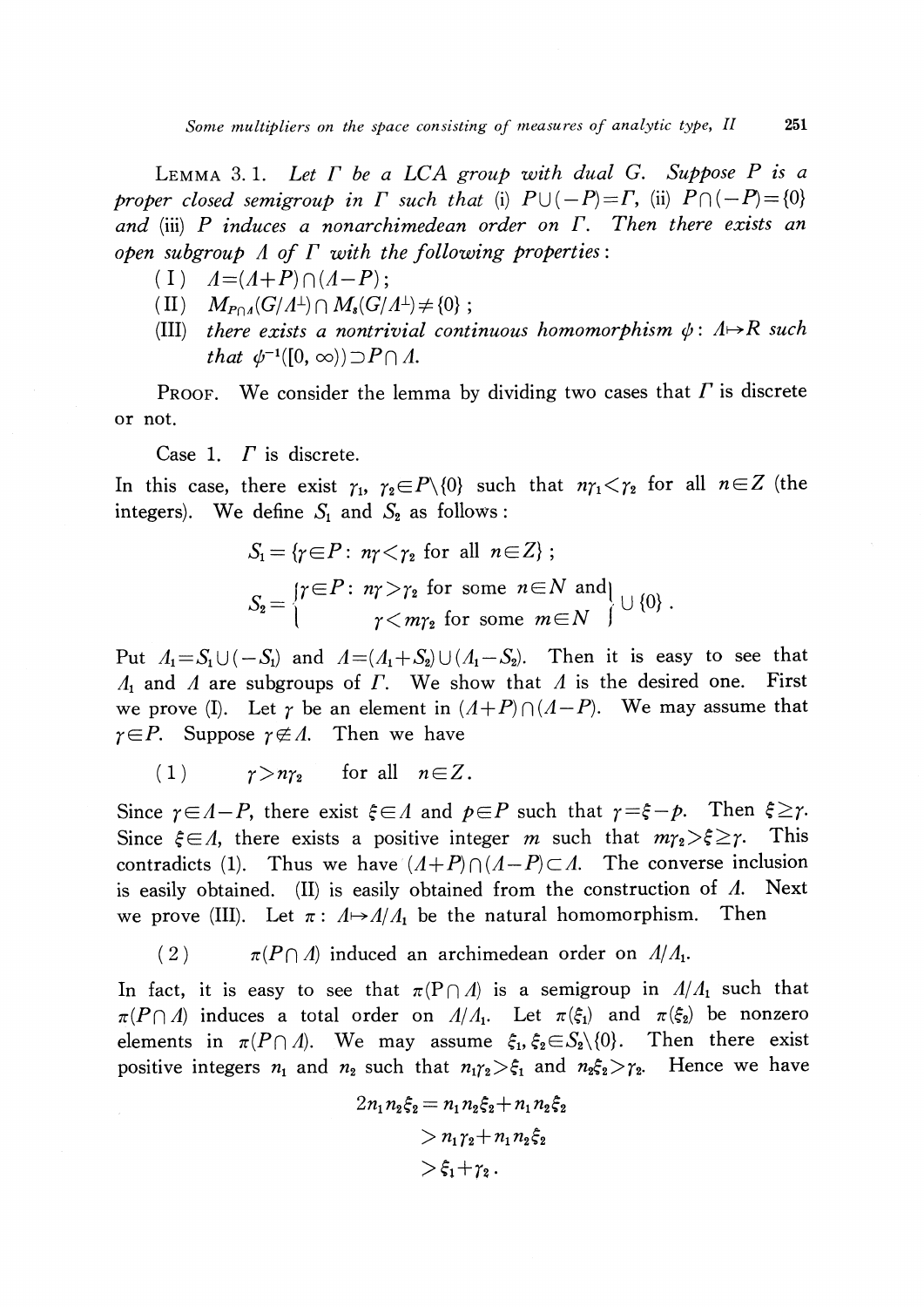Thus we have  $2n_{1}n_{2}\pi(\xi_{2})>\pi(\xi_{1})$ , and (2) is obtained. By (2), there exists an order preserving isomorphism  $\alpha$  from  $\Lambda/\Lambda_{1}$  into R. We define  $\phi:\Lambda\mapsto R$  by  $\phi\text{=} \alpha\circ\pi$ . Then we can verify that  $\phi$  satisfies (III).

Case 2.  $\Gamma$  is not discrete.

By [\(\[8\],](#page-10-2) 8. 1. 5 Theorem), we have

(3)  $\Gamma \cong R\oplus D$ ,

where  $D$  is a nontrivial discrete ordered group. We note

(4) 
$$
P \cong \{(x, d) \in R \oplus D : d > 0, \text{ or } d = 0 \text{ and } x \ge 0\}.
$$

Let  $d>0$  be an element in D, and put  $\gamma_{2}=(0, d)$ . For this  $\gamma_{2}\in P\setminus \{0\}$ , we construct subgroups  $\Lambda_{1}$  and  $\Lambda$  of  $\Gamma$  as in Case 1. Then  $\Lambda$  is an open subgroup of  $\Gamma$  which satisfies (I) and (II). Moreover, by the similar argument in Case 1, we can verify that (III) is satisfied. This completes the proof.

<span id="page-8-0"></span>LEMMA 3.2. Let G be a LCA group and P a semigroup in  $\hat{G}$  such that  $P\cup(-P)=\hat{G}$  and  $M_{P}(G)\cap M_{s}(G)\neq\{0\}$ . If there exists a nontrivial continuous homomorphism  $\phi\colon\thinspace G\!\!\mapsto\! R$  such that  $\phi^{-1}([0, \infty))\!\supset\! P.$  Then there exists a multiplier  $\Phi$  on  $M_{P}(G)$  with the following properties :

- (1)  $\{0\}\subsetneq S(M_{P}(G)\cap M_{s}(G))\subset M_{P}(G)\cap M_{s}(G)$  ;
- $(2)$  S is not given by convolution with a bounded regular measure on G,

where  $S$  is the bounded linear operator on  $M_{P}(G)$  corresponding to  $\varPhi.$ 

PROOF. This follows from [\(\[8\],](#page-10-2) Theorem 2.4) and its proof.

Now we prove Theorem II. Put  $F=P^{-}\cap(-F)^{-}$ . Let  $\pi:G\mapsto G/F$  be the natural homomorphism. Then  $\pi(P^{-})$  is a proper closed semigroup in  $\hat{G}/F$  such that (i)  $\pi(P^{-})\cup(-\pi(P^{-}))=\hat{G}/F$  and (ii)  $\pi(P^{-})\cap(-\pi(P^{-}))=\{0\}$ . We consider the theorem by dividing two cases that  $\pi(P^{-})$  induces an archimedean order on  $\hat{G}/F$  or not.

Case 1.  $\pi(P^{-})$  induces an archimedean order on  $\hat{G}/F$ . In this case, by [\(\[8\],](#page-10-2) Theorems 8. 1.2 and 8. 1.6, p. 194 and 196), there exists exists a nontrivial continuous homomorphism  $\phi_{1} : \hat{G}/F \rightarrow R$  such that  $\phi^{-1}([0, \, \infty))\!=\!\pi(P^{-}).$  Put  $\phi\!=\!\phi_{1^{\circ}}\pi.$  Then  $\phi:G\!\!\mapsto\! R$  is a nontrivial continuous homomorphism such that  $\phi^{-1}([0, \infty))\!\supset\! P$ . Hence by [Lemma](#page-8-0) 3.2 there exists a multiplier  $\Phi$  on  $M_{P}(G)$  which satisfies (II) and (III) of the theorem. (I) follows from  $(10]$ , Lemma  $(E)$ , p. 175).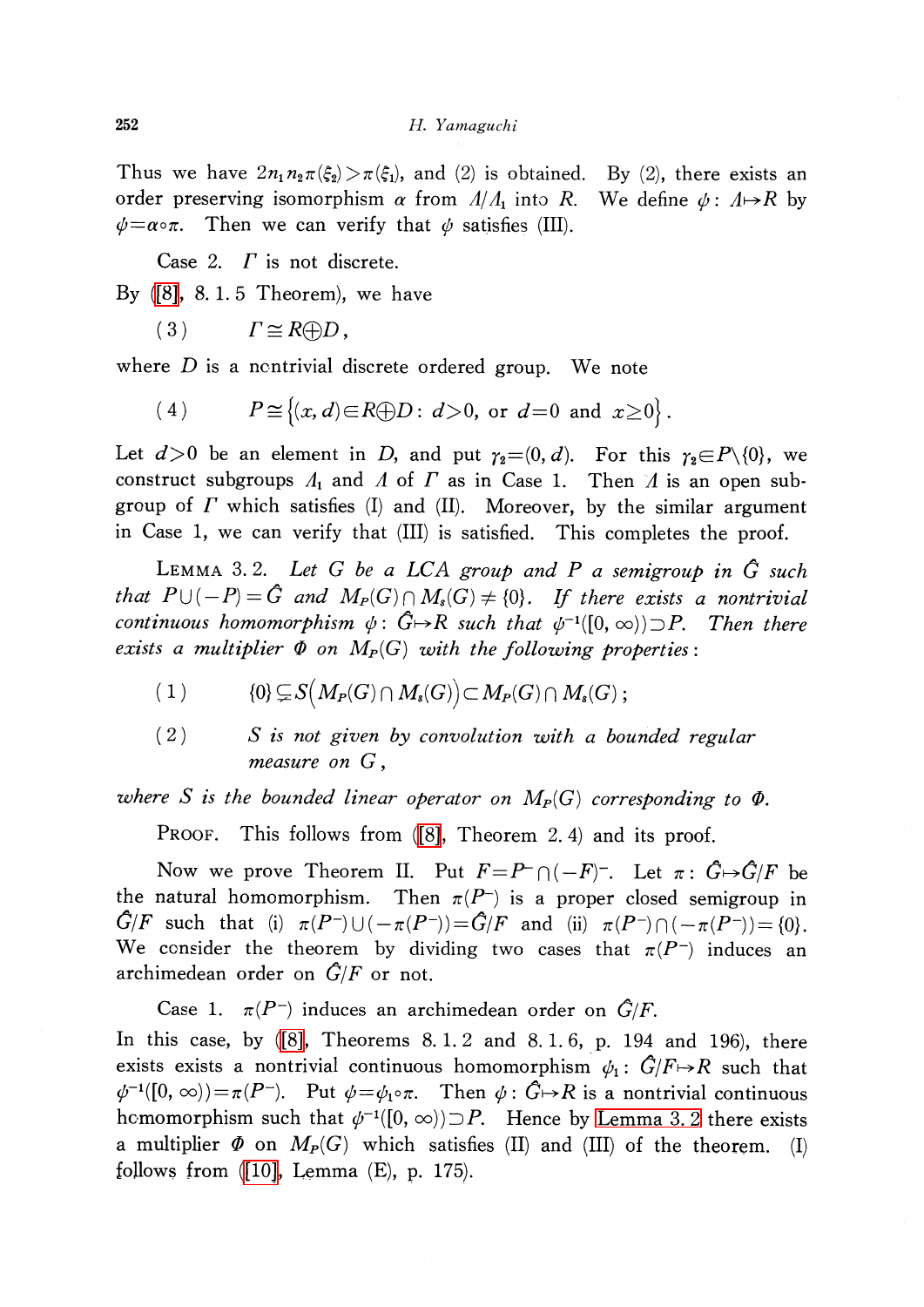Case 2.  $\pi(P^{-})$  induces a nonarchimedean order on  $\hat{G}/F$ .

By [Lemma](#page-7-0) 3.1 there exist an open subgroup  $\tilde{A}$  of  $\tilde{G}/F$  and a nontrivial continuous homomorphism  $\tilde{\phi}:\tilde{A}\rightarrow R$  with the following properties:

$$
(1) \t\t \tilde{A} = (\tilde{A} + \pi (P^{-}) ) \cap (\tilde{A} - \pi (P^{-}) ) ;
$$

$$
(2) \t M_{\pi(P^{-})\cap \tilde{A}}(\tilde{A})\cap M_{s}(\tilde{A})\neq \{0\};
$$

 $(3) \hspace{10mm} \tilde{\phi}^{-1}([0, \infty))\!\supset\!\pi(P^{-})\!\cap\tilde{\varLambda}\,.$ 

Put  $\Lambda=\pi^{-1}(\Lambda)$  and  $\phi=\tilde\phi\circ\pi$ . Then  $\phi:\Lambda\mapsto R$  is a nontrivial continuous homomorphism, and it follows from  $(1)-(3)$  that

(4)  $\Lambda = (A+P^{-})\cap(A-P^{-})$  ;

$$
(5) \tM_{P^-\cap A}(G/H)\cap M_s(G/H)\neq {0} ;
$$

 $(6) \qquad \phi^{-1}([0, \infty))\!\supset\! P^-\!\cap\varLambda\,,$ 

where H is the annihilator of  $\Lambda$ . We note  $P^{-}\cap\Lambda\subsetneq\Lambda$ . Put  $P_{A}=P\cap\Lambda$ . Then by (5) we have

$$
(7) \tM_{P_4}(G/H) \cap M_*(G/H) \neq \{0\}.
$$

We define a bounded linear operator  $S_{1}$ :  $M_{P}(G)\mapsto M_{P_{A}}(G)$  by  $S_{1}(\mu)=\mu*m_{H}$ . Then, since  $\Lambda+P$  is an open semigroup in G with  $(\Lambda+P)\cup(\Lambda-P)=G$ , it follows from (4) and [Lemma](#page-3-1) 1. 2 that

$$
(8) \tS1(MP(G) \cap Ms(G)) = MPA(G) \cap Ms(G).
$$

By (6), (7) and [Lemma](#page-8-0) 3.2, there exists a multiplier  $\Phi_{0}$  on  $M_{P_{A}}(G/H)$  with the following properties :

$$
(9) \qquad \qquad \{0\} \subsetneq S_{\bullet} \left( M_{P_A}(G/H) \cap M_{s}(G) \right) \subset M_{P_A}(G/H) \cap M_{s}(G/H) ;
$$

(10)  $S_{\phi_{0}}$  is not given convolution with a bounded regular measure on  $G/H$ .

where  $S_{\Phi_{0}}$  is the bounded linear operator on  $M_{P_{A}}(G/H)$  corresponding to  $\Phi_{0}$ . We define bounded linear operators  $S_{2} \colon$   $M_{4}(G)\mapsto M(G/H)$  and  $S_{3}$ :  $M(G/H) \mapsto M(G)$  as follows:

$$
S_2(\mu)^\wedge(\gamma) = \hat{\mu}(\gamma) \quad \text{for} \quad \gamma \in \Lambda \, ;
$$
  

$$
S_3(\nu)^\wedge(\gamma) = \begin{cases} \hat{\nu}(\gamma) & \text{for} \quad \gamma \in \Lambda \\ 0 & \text{for} \quad \gamma \notin \Lambda \, . \end{cases}
$$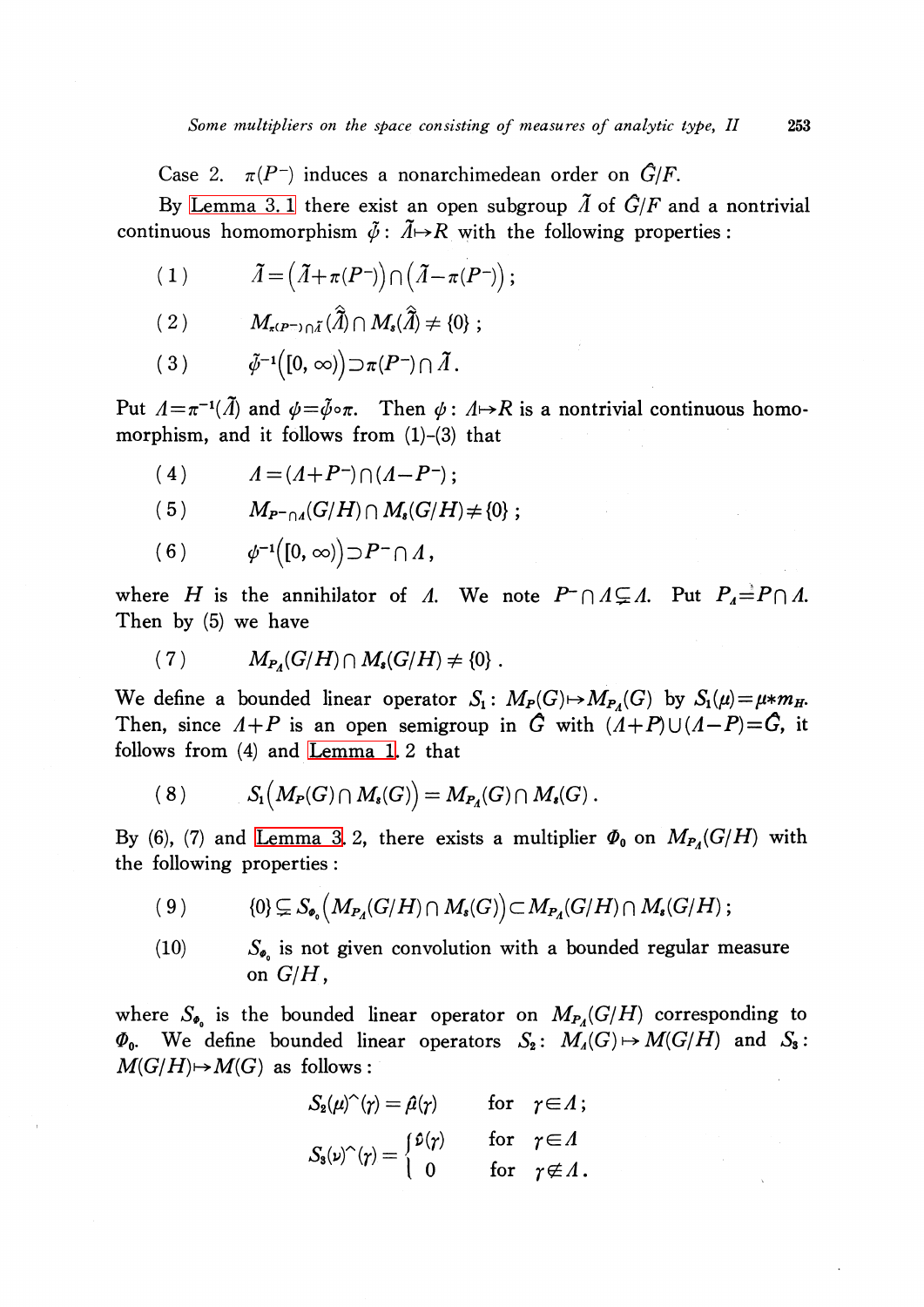Now we define a bounded linear operator S on  $M_{P}(G)$  by  $S=S_{3}\circ S_{\varphi_{0}}\circ S_{2}\circ S_{1}$ (see Figure I).



Then we have  $S(\mu)^{\wedge}(\gamma)=\Phi(\gamma)\hat{\mu}(\gamma)$  for  $\mu\in M_{P}(G)$ , where  $\Phi$  is a function on  $G$  such that  $\pmb{\varPhi}(\pmb{\gamma})=\pmb{\varPhi}_{\pmb{0}}(\pmb{\gamma})$  for  $\pmb{\gamma}\!\in\!\varLambda$  and  $\pmb{\varPhi}(\pmb{\gamma})\!=\!0$  for  $\pmb{\gamma}\!\not\in\!\varLambda$ . Hence  $\pmb{\varPhi}$  is a multiplier on  $M_{P}(G)$  corresponding to S. (I) of the theorem follows from [\(\[10\],](#page-11-0) Lemma  $(E)$ ). By  $(7)-(9)$  and  $([10]$ , Lemmas  $(B)$  and  $(C)$ , p. 174), we can verify that (II) is satisfied. Moreover (III) follows from (10). This completes the proof.

Finally the author wishes to express his thanks to Professor J. Inoue for his valuable advice.

#### References

- <span id="page-10-1"></span>[1] N. BOURBAKI: Intégration, Éléments de Mathematique, Livre VI, Ch 6, Paris, Herman, 1959.
- [2] K. DELEEUW and I. GLICKSBERG: Quasi-invariance and analyticity of measures on compact groups, Acta. Math, 109 (1963), 179-205.
- [3] R. DosS: Convolution of singular measures, Studia Mathematics, XLV (1973), 111-117.
- [4] I. GLICKSBERG: Fourier-Stieltjes transforms with small supports, Illinois. J. Math, Vol 9 (1965), 418-427.
- <span id="page-10-0"></span>[5] C. C. GRAHAM and A. MACLEAN: A multiplier theory for continuous measures, Studia Mathematics, LXVI (1980), 213-225.
- [6] E. HEWITT and K. A. ROss: Abstract Harmonic Analysis, Vol <sup>I</sup> and II, Springer-Verlag, New York-Heidelberg-Berlin, 1963 and 1970.
- <span id="page-10-3"></span>[7] L. PIGNO and S. SAEKI: Fourier-Stieltjes transforms which vanish at infinity, Math. Z, 141 (1975), 83-91.
- <span id="page-10-2"></span>[8] W. RUDIN: Fourier Analysis On Groups, Interscience, New York, 1962.
- [9] H. YAMAGUCHI: Some multiplierson  $H_{p}^{1}(G)$ , J. Austral. Math. Soc, (Series A) 29 (1980), 52-60.